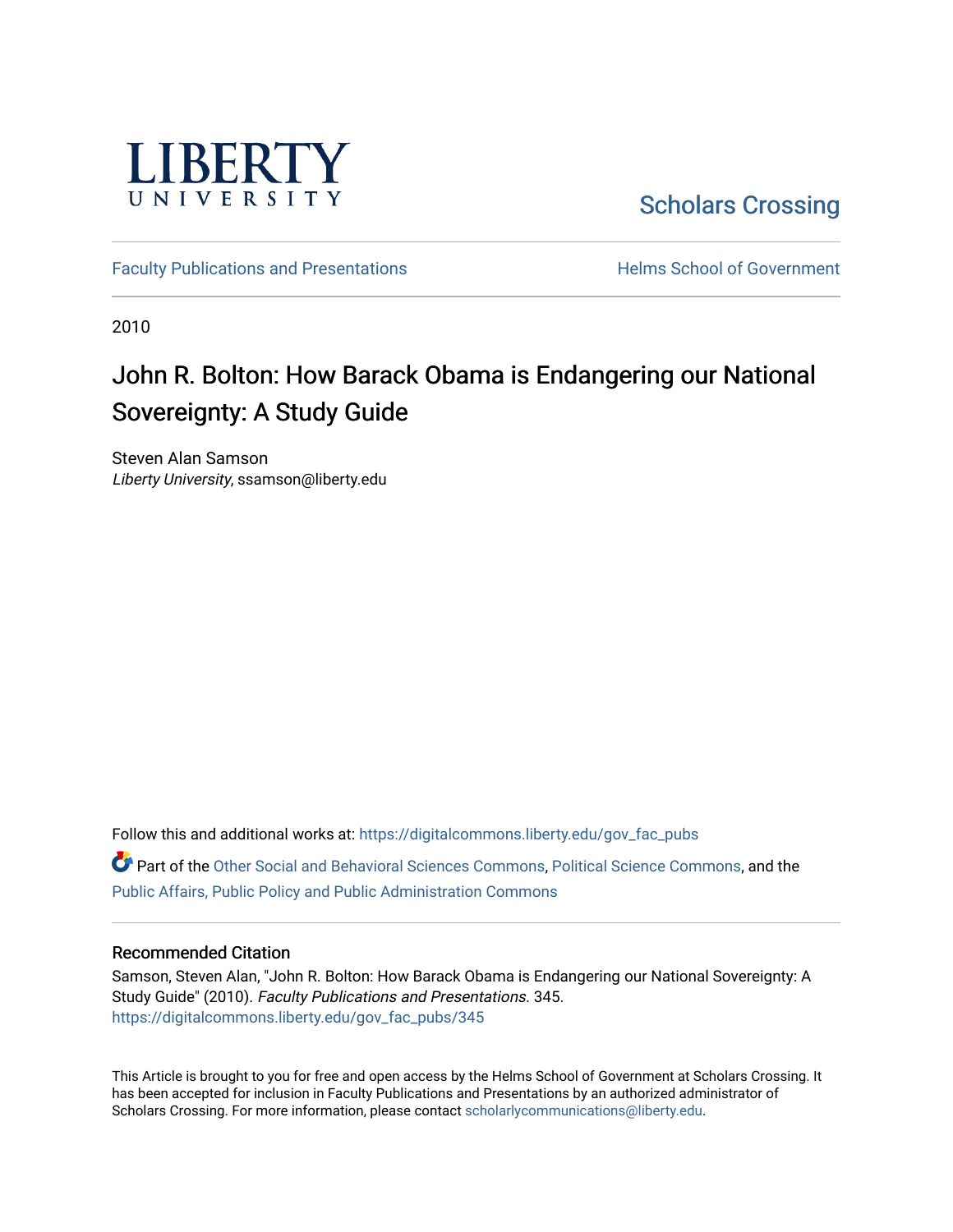### **JOHN R. BOLTON: HOW BARACK OBAMA IS ENDANGERING OUR NATIONAL SOVEREIGNTY: A STUDY GUIDE, 2010 Steven Alan Samson**

#### **Preface**

As a political concept, sovereignty was unknown in the Middle Ages, although the jurist Ulpian ascribed the *imperium* (the power to command) to the Holy Roman Emperor. Medieval monarchs were restrained by and shared power with the feudal aristocracy in a system of divided power. Following the revival of Roman law in Europe, **Jean Bodin** (1576) sought during the civil wars in France to centralize the state through an absolute monarch, as did **Thomas Hobbes** (1651) following the English Civil war. Bodin wrote that "the sovereign prince is only subject to God;" as the sovereign, he is also exempt from obedience to the laws of his predecessors and even those issued by himself. Thus "sovereignty rests in being above, beyond or excepted from the law."

It should be noted that such a concept of sovereignty (the "king as law" rather than "the law as king") is foreign to our constitutional tradition. It certainly violates the expectation that officeholders are subject to the same laws that apply to the people generally (see *The Federalist*, no. 57), which reflects the old Roman principle of private corporations: "What touches all in similar fashion shall by all be approved." Ours was designed to be a system of general laws, not special privileges. The United States Constitution of 1787 does not provide for absolute legal sovereignty, only for limited and divided political sovereignty that resembles the medieval system. At issue in this "broadside" is the growing struggle between national sovereignty and global governance through international laws and organizations.

#### **Outline**

- A. INTRODUCTION: SERIAL CHIPPING AWAY AT NATIONAL SOVEREIGNTY (1-2)
	- 1. Opponents of Unfettered U.S. Sovereignty
	- a. Fashioning constraints on fundamental democratic rights
	- 2. Struggle Between Sovereignty and Global Government
		- a. Chasm between two worldviews
		- b. Only in American can we have a truly robust debate
	- 3. Fire Bell in the Night [allusion to Jefferson's warning about the slavery issue] a. A debate about *our* power and *our* government
- B. KEY ISSUES IN THE SOVEREIGNTY DEBATE DURING THE OBAMA ERA (2-15
	- 1. *What Is "Sovereignty," and Why Is It Especially Important for the United States?*
		- a. A range of definitions of **sovereignty**, complicated and often contradictory
			- (1) Originally described the authority of monarchs [NOTE: Jean Bodin wrote in 1576 that "the sovereign prince is only subject to God;" he also is exempt from obedience to the laws of his predecessors and more importantly, those issued by himself. Thus sovereignty rests in being above, beyond or excepted from the law. Our Constitution of 1787 does not provide for such legal sovereignty, only for limited political sovereignty].
			- (2) Bolton notes its evolution after the **Peace of Westphalia** (1648)
		- b. American **Declaration of Independence**
			- Formal transfer of sovereignty from King George III to the American people
		- c. Advocates of "sharing' or **"pooling" American sovereignty** with international organizations
	- 2. *What Is "Global Governance," and Why Is It a Threat to U.S. Sovereignty?*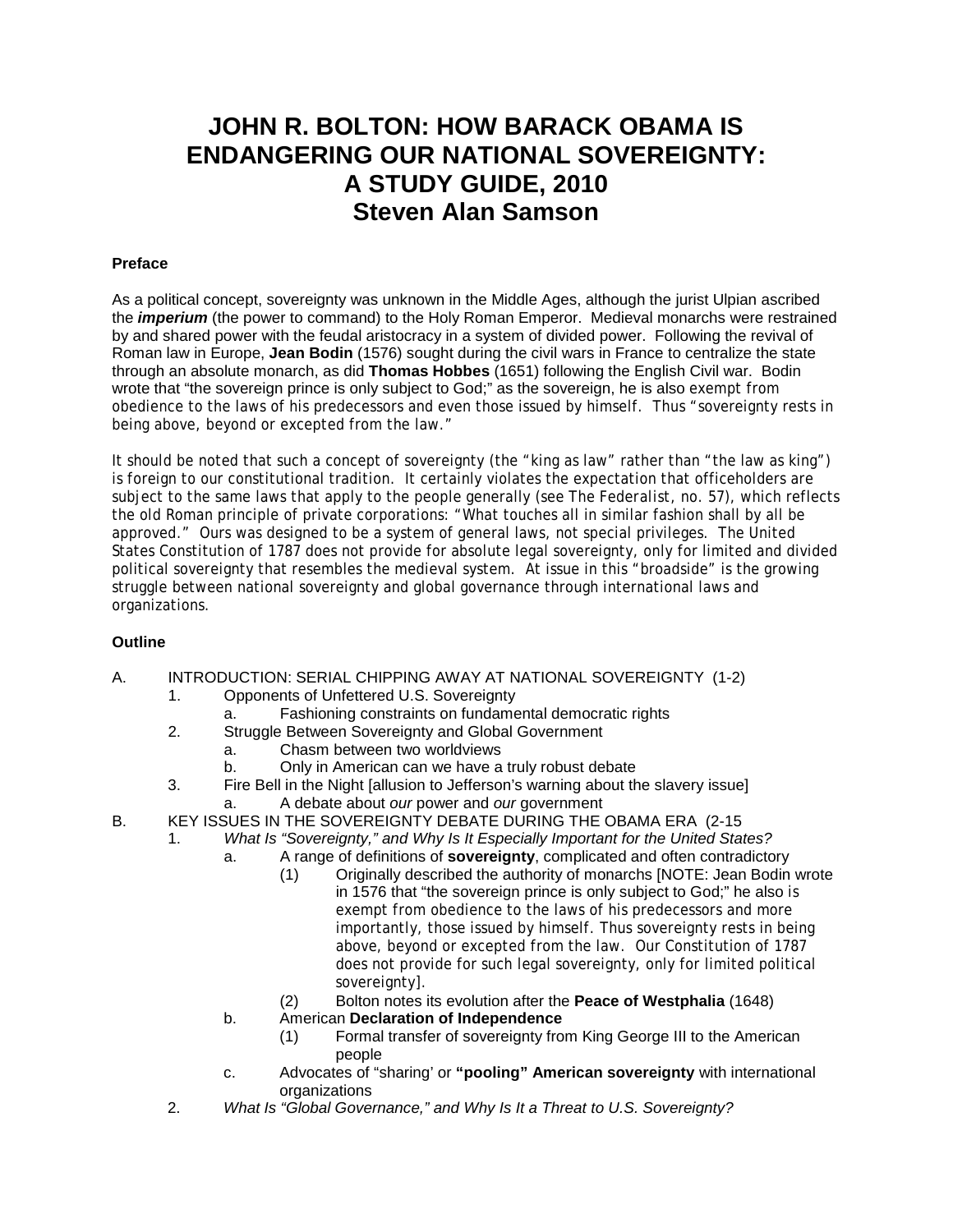- a. Phrase used to a piecemeal approach to world government
	- (1) 1995 blueprint: *Our Global Neighborhood*. For an analysis, see: <http://www.sovereignty.net/p/gov/gganalysis.htm>
	- (2) Americanists vs. Globalists
- b. Operative assumption: Inexorable decline of national sovereignty
	- (1) Globalists claim that the **treaty-making authority** limits sovereignty
	- (2) A verbal and conceptual bait and switch
- c. This field of combat is not well-understood by politicians or the media
	- (1) The key: Seeing the big picture<br>(2) Post-WWII conceptual breako
	- Post-WWII **conceptual breakout** in treaty-making [Monnet's regionalism]
	- (3) EU president Herman van Rompuy: 2009 is the first year of global **Governance**
	- (4) Precipitating events: establishment of the **G-20** and the Copenhagen climate conference
- 3. *What Is President Obama's View on U.S. Sovereignty?*
	- a. Our first "post-American president"
		- (1) Lack of interest and experience in national security issues
		- Preoccupation with restructuring domestic economy
	- b. Wilsonian worldview

#### (1) **Woodrow Wilson**: **Community of power**, not **balance of power**

- c. Obsession with process
	- (1) Negotiation seen as policy [process replaces goal-oriented policy]
- d. Derision of **American exceptionalism**
	- (1) Core notion of our founding a history supported by **John Winthrop** ("city upon a hill") and **Alexis de Tocqueville**
- e. Evan Thomas on Obama's D-Day speech, 2009
- f. Comparison with John Kerry: a "global test" of legitimacy
- C. IMMINENT THREATS TO U.S. SOVEREIGNTY AND CONTINUING EROSIONS (16-42)

#### 1. *International "Norming"*

- a. Advocates are invariably on the left of the political spectrum
- b. General Assembly's "One Nation, One Vote" principle
	- (1) "Isolation" of America within international bodies
- 2. *American National Security*
	- a. NATO's air campaign against Yugoslavia
		- (1) **Kofi Annan**'s complaint: Security Council is "the sole source of legitimacy"
		- (2) Sen. Joe Biden's reaction
	- b. **Proliferation Security Initiative** (PSI)
- 3. *Law, "International Law," and American Sovereignty*
	- a. Customary international law: "state practice"<br>b. **Forum shopping**: shopping for more sympa
		- **[Forum shopping**: shopping for more sympathetic jurisdictions]: America's statists have launched an **international power play**. [NOTE: A century ago the Progressive reform movement pursued its own version of forum shopping: either through bypassing state jurisdictions by appealing to Congress or using judicial channels or promoting constitutional amendments].
		- c. Global war on terrorism
			- (1) Treated under the **criminal law enforcement paradigm**
		- d. Order to close Guantanamo Bay terrorist detention facility
			- (1) Abandonment of "enhanced interrogation" techniques
		- e. The Security Council is AWOL on a definition of terrorism
		- f. Obama desire to join the **International Criminal Court** (ICC): Rome Statute
		- g. More than 100 bilateral agreements [
		- h. Concept of **"universal jurisdiction"** [cf. the Progressive movement's bypassing of the states by initiated reforms at the national level]
			- (1) Devotion to international norms is designed to intimidate decision-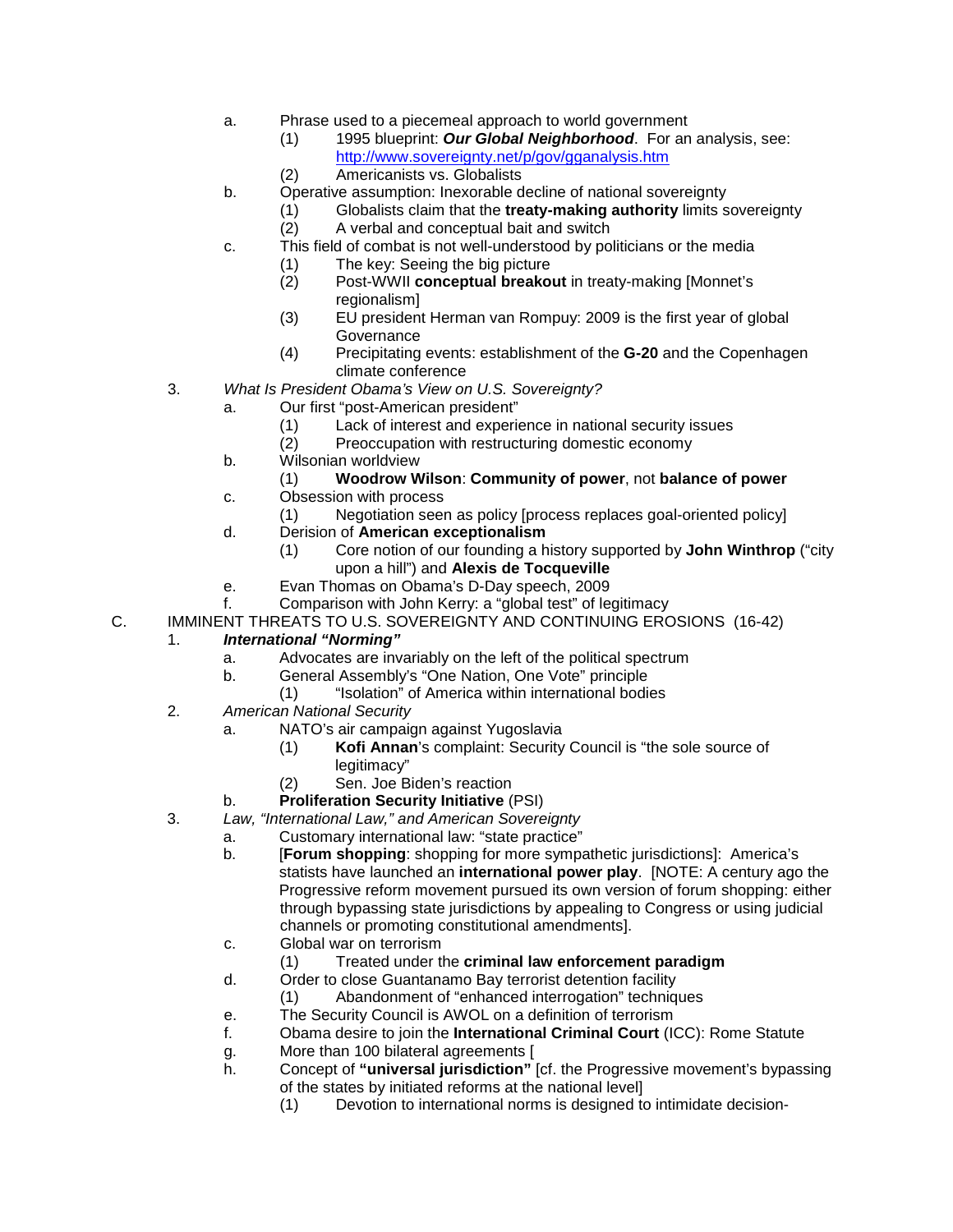makers [**chilling effect**]

- i. Priority: Limiting America's military options and capabilities
	- (1) Bush's withdrawal from the un-ratified **Anti-Ballistic Missile (ABM) Treaty**, 2001
- j. Obama's 2009 Prague speech
	- (1) Push for Comprehensive Nuclear Test Ban Treaty
	- Landmines Convention
	- (3) Fissile material, arms race in space, conventional weapons
- k. Sympathy of administration officials for international "human rights" norms<br>I. Their retreat into international organizations
- Their retreat into international organizations
- m. Israel as a preferred target [designated scapegoat]
	- (1) **Goldstone Report** criticized Israel's "disproportionate use of force"
	- **U.N. Human Rights Council** and American membership
- n. Reluctance to use military force
	- (1) Encouragement of the enemy
	- (2) Use of **unmanned drones**
- 4. *Economic and Environmental Policy Threats to Sovereignty*
	- a. Giving global organizations taxing power independent of national governments (1) **James Tobin**: proposed tax on currency transactions
	- b. Frustration over U.S. Congress's withholding of "assessed" contributions
	- (1) Efforts to end-run Congress
	- c. **Law of the Sea Treaty** (LOST)
		- (1) Royalties from undersea mining operations
	- d. Kyoto/Copenhagen global warming enterprise
		- (1) Failed effort to generate **funding** for "climate change" activities [*e.g.,*  cap-and-trade]
		- (2) Need for a fundamental debate over proposed solutions [note Roy W. **Spencerl**
	- e. Increased delegation of national authority to essentially unaccountable **international tribunals**
		- (1) Transfer of more of our governance beyond our effective constitutional **Control**
- 5. *Sovereignty and Social Issues*
	- a. **Back door to policy change**
		- (1) Multilateral negotiations<br>(2) Negotiating role play by
			- Negotiating role play by nongovernmental organizations (NGOs)
		- (3) The debate is never over until it's over [until sovereignty is yielded]
	- b. Treaty process bypassed
		- (1) **Legislative-executive agreements**
		- (2) Insufficient legislative scrutiny [Actual title of a book: *What Makes You Think We Read the Bills?*]
		- (3) Routine adoption of international conventions<br>(4) Treaties must be taken seriously
		- Treaties must be taken seriously
	- c. Issue of **gun control** [the US Supreme Court's ruling notwithstanding]
		- (1) Internationalization of domestic policy issues<br>(2) Guise of curbing international trafficking in sm
		- Guise of curbing international trafficking in small arms and light weapons
		- (3) Real objective of the NGOs
		- (4) Arms Trade Treaty
		- (5) **Ellen Tauscher**: elimination of "indiscriminate weapons"
	- d. **Death penalty** [Pierre Manent believes that this issue epitomizes the difference between a sovereign United States and a globalizing Europe]
		- (1) Free and open debate is needed
		- (2) Ban Ki-moon
	- e. Other issues
		- (1) The question: **Who Decides?**
- D. PROTECTING AMERICAN SOVEREIGNTY IN THE AGE OF OBAMA (42-45)